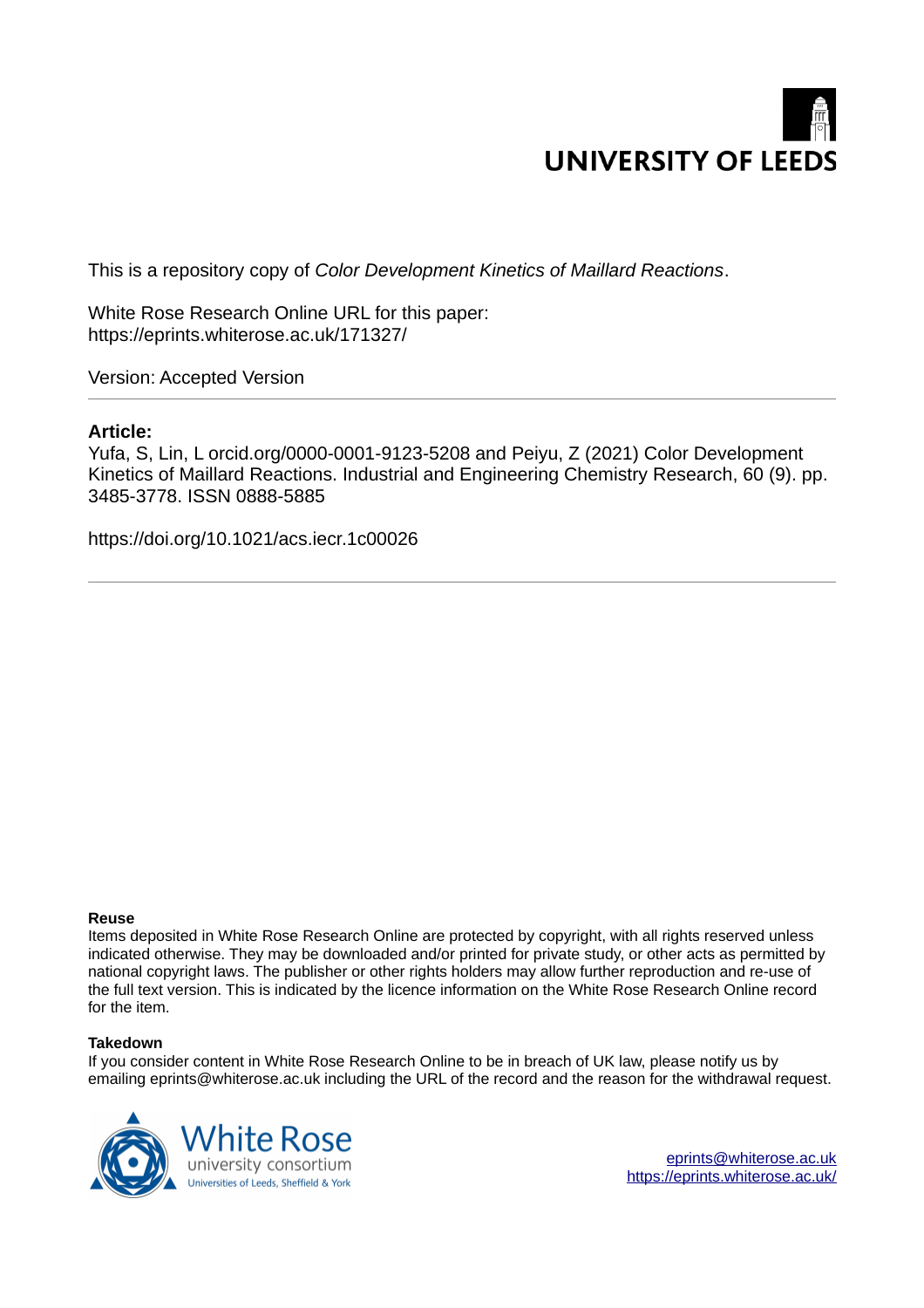# **Colour development kinetics of Maillard reactions**

Yufa Sun<sup>a</sup>, Long Lin<sup>a,\*</sup> and Peiyu Zhang<sup>b</sup>

a Department of Colour Science, School of Chemistry, University of Leeds, Woodhouse Lane, Leeds LS2 9JT, UK <sup>b</sup> School of Chemistry, University of Leeds, Woodhouse Lane, Leeds LS2 9JT, UK

*KEYWORDS: Maillard reaction, dihydroxyacetone; amino acids; colour development kinetics; browning intensity*

**ABSTRACT:** Maillard reactions have been reported extensively. However, full colour development kinetics of Maillard reactions have rarely been studied in detail. This study systematically investigated the colour development kinetics of Maillard reactions. Thus, arginine (Arg), histidine (His) and lysine (Lys) were each reacted with dihydroxyacetone (DHA) using a simplified model system at different molar ratios, reaction times, pH and temperatures. Importantly, the browning intensity (at 450 nm) and full colour characteristics (within *CIE L\*a\*b\** colour space) were measured and analysed in detail. Minitab® statistical software was employed to design factorial experiments and analyse the main and interaction effects. It was found, for the first time, that His and Lys reacted with DHA more rapidly than Arg and the difference was obvious with the increase of molar ratio and reaction time, reflected in the change of *b\**. pH6.2 and higher temperature favoured the formation of deeper coloured products in AA-DHA, accompanied by reduced lightness (*L\**), significant losses in yellow hues (+*b\**) and shifts toward red hues (+*a\**). The greatest browning intensities of Arg-DHA  $(A_{450}=0.63)$ , His-DHA ( $A_{450}=1.12$ ) and Lys-DHA ( $A_{450}=1.18$ ) were achieved at molar ratio = 3, 72 hours, pH6.2 and 50 °C, with corresponding *L\**, *a\** and *b\** values being 54.51, 14.03, 42.75; 48.26, 47.28, 13.59 and 43.35, 53.64 and 10.82, respectively.

## **1. INTRODUCTION**

Maillard reactions occur in many agricultural, food and cosmetic products. In 1960s and 1970s, Maillard reactions took a centre stage when they became the basis of operation of sunless tanning products. Tanning has become an incredibly popular activity in Western countries, especially for young people, since a tanned skin is usually perceived as attractive and healthy. The most readily available method to achieve tanned skin is to expose skin to sunlight<sup>1,2</sup>. Unfortunately, this practice has many drawbacks and can cause harm to health. Indeed, many studies have reported that excessive ultraviolet (UV) radiation can damage the skin's DNA leading to faster aging of skin and even skin cancers, such as melanoma, squamous cell carcinoma and basal cell carcinoma3,4. Therefore, it is not surprising that there is a huge and growing demand for sunless tanning products, since these products not only provide skin with the sun-kissed look without exposure to strong sunlight, but also offer moderate UV protection at Sun Protection Factors (SPF) of approximately 2-5<sup>5,6</sup>.

Dihydroxyacetone (DHA), a three-carbon sugar, is the main active ingredient in commercial sunless tanning products<sup>7</sup> . The chemistry of DHA tanning is similar to the well-known Maillard reaction (also known as nonenzymatic browning reaction), which has been extensively studied and used to control the colour, flavour, taste and texture in sugar-containing foods<sup>8,9</sup>. It is widely recognised that DHA can react with free amino acids (AA) derived from  $\alpha$ -keratin in the skin's stratum corneum (SC)

via Maillard reaction to form brown pigments known as "melanoidins"<sup>10</sup>, as shown in Figure 1. In 1960, Dr Eva Wittgenstein of the Children's Hospital of University of Cincinnati discovered, by accident, that the splashed DHA darkened the skin while using DHA as an oral drug to assist children with glycogen storage disease<sup>11</sup>. Soon after, the first commercial self-tanning product was launched in the market and achieved great success immediately. In 1977, the US Food and Drug Administration (FDA) approved the DHA as the only legal tanning agent for external application in cosmetic products with a concentration of up to 15%<sup>12</sup> .



**Figure 1.** Proposed reaction of DHA with amino acids of stratum corneum

Since then, the roles of DHA in the tanning reactions have attracted considerable research attention. For examples, Pantini *et al.* introduced a perfluoropolyether phosphate as a new acidic agent to lower the pH and increase the stability of DHA13. Carnali *et al.* systematically studied the structure and property relationship of ethylenediamine derivatives as aids to increase the rate of tanning $14$ . In addition, there have been a number of observations of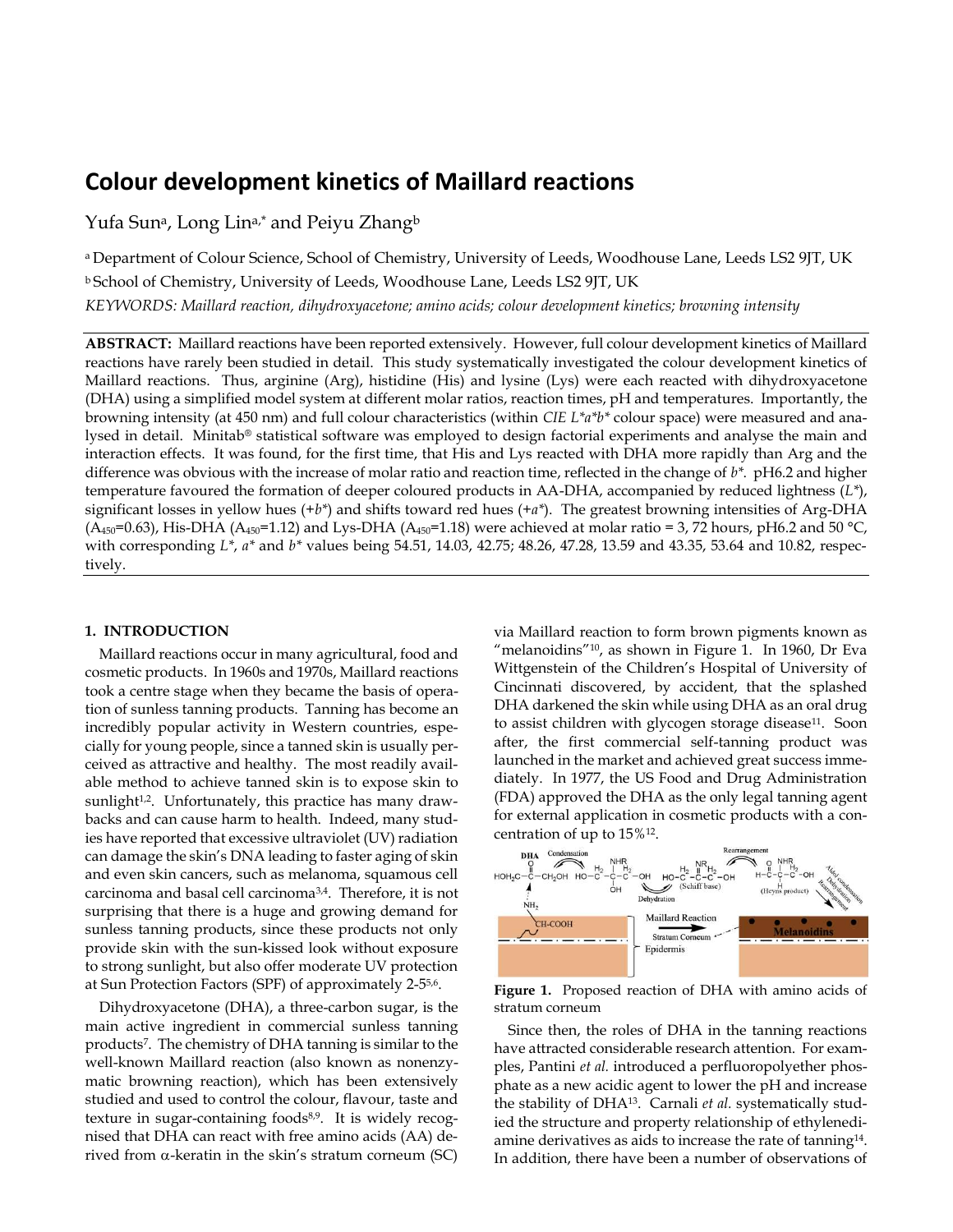free radicals being involved in the production of melanoidins on skin. Buettner and co-workers detected the signal of the endogenous ascorbyl radical in mouse skin by electron spin resonance (ESR) spectroscopy<sup>15</sup>. Roger *et al.* investigated the *in vivo* formation of free radicals in mouse skin and found that this reaction was similar to its *in vitro* reactions with amines and amino acids<sup>16</sup>. Jung *et al.* reported that more than 180% additional radicals were generated in the DHA-treated skin by radical sun protection factor method during UV exposure<sup>17</sup>.

In spite of the extensive studies on tanning reaction, the exact reaction pathways and chemical structure of melanoidins are still unknown due to the complexity of the reaction. In order to better understand the colour development of DHA, it would be necessary to study tanning reaction within suitable chemically constituted model systems rather than natural skins which are chemically invariably complex. It has been reported that arginine, lysine and histidine are abundant in the epidermal proteins of the SC11,18 . However, there has been a lack of systematic study of the kinetics of their colour generating reactions with DHA. Hence, the study reported in this paper investigated reactions between these three AA and DHA in buffer solution. More specifically, the browning rates of DHA with AA were investigated under various reaction conditions, such as the molar ratio of DHA to AA, reaction time, pH and temperature.

The authors believe that understanding of the nature and kinetics of colour development would provide a facile route to studying Maillard reaction pathways, bearing in mind that the colour of a molecule is largely determined by the structure of the molecule. Nguyen and Kochevar reported their observation of the shift of the  $\lambda_{\text{max}}$  towards the longer wavelength region as Maillard reactions between DHA and AA within SC progressed<sup>10</sup>. However, no information on full colour characteristics were shared. Therefore, the work reported here quantitatively studied the full colour characteristics of the model solutions based on the change of their *CIE L\*a\*b\** values as the reaction progressed under various conditions. Minitab® was used to design factorial experiments and analyse the experimental data obtained to study factors that have significant effects on the colour development kinetics. These findings not only provide a foundation for further study on the chemical structure of melanoidins, but also can be utilised as a basis to develop strategies to control and improve the tanning effect of DHA in sunless tanning products more efficiently.

#### **2. EXPERIMENTAL SECTION**

# **2.1 Chemicals**

Dihydroxyacetone ( $C_3H_6O_3$ , 99%) was supplied by PZCussons (Manchester, England). L-Arginine hydrochloride (C<sub>6</sub>H<sub>14</sub>N<sub>4</sub>O<sub>2</sub><sup>·</sup>HCl, 98%) (Arg), L-Histidine hydrochloride  $(C_6H_9N_3O_2$  HCl, 98%) (His) and L-Lysine hydrochloride  $(C_6H_{14}N_2O_2$ <sup>HCl</sup>, 98%) (Lys) were purchased from Ajinomoto Inc. Hydrochloric acid (HC1, 36.5%),

sodium acetate  $(C_2H_3NaO_2, 99%)$  and acetic acid (CH3COOH, 99.7%) were supplied by Sigma-Aldrich Corporation. di-Sodium hydrogen orthophosphate dodecahydrate (Na<sub>2</sub>HPO<sub>4</sub><sup>·</sup>12H<sub>2</sub>O, 99.1%) and sodium phosphate monobasic dehydrate  $(NaH<sub>2</sub>PO<sub>4</sub>·2H<sub>2</sub>O$ , 99.1%) were supplied by Fisher Scientific International Incorporation.

## **2.2 Preparation of buffer solutions**

0.1 M acetate buffer and phosphate buffer solutions were prepared according to Table S1, with the pH values of buffer solutions confirmed using a 3051 Jenway pH Meter.

## **2.3 Ultraviolet-visible spectrometry**

Ultraviolet-visible (UV-Vis) spectrometry was performed on a dual beam Varian Cary 100 UV-Vis spectrophotometer (Agilent Technologies), equipped with a xenon pulse lamp and scan software. The browning intensity of model reaction solution was determined at 450 nm using a quartz cuvette (10 mm, QS, Hellma). Each sample was analysed in triplicate, and the mean value are reported. Samples with the absorbance values in excess of 1.2 were diluted with distilled water before analysis.

## **2.4 Colour characterisation**

The colour characteristics of reaction solutions were represented via *CIE L\*a\*b\** (*CIELAB*), which is a colour space defined by the International Commission on Illumination (*CIE*) in 197619, that expresses colour as three values: *L\** for the lightness from black (0) to white (100), *a\** from green (−) to red (+), and *b\** from blue (−) to yellow (+), shown in Figure S1, where chroma (*C\**) and hue (*h*) can be represented by Equation 1<sup>20</sup>:

$$
C^* = \sqrt{a^{*2} + b^{*2}} \qquad \qquad h = \arctan \frac{b^*}{a^*} \qquad (1)
$$

Colour measurement involved pipetting the sample aliquot into a 1 cm polymethyl methacrylate (PMMA) plastic cuvette, and measuring the *L\*a\*b\** values of the sample against a white background using a Datacolor CHECK 3 (Datacolor Inc., UK), with an 8° diffuse D65 illuminant and at a 10° observer angle, calibrated using a standard white and black plate. Each test was carried out in triplicate and the mean value is reported.

#### **2.5 Experimental design**

# **2.5.1 Selection of factors and their ranges of variation to study**

The concentrations of DHA in sunless tanning products usually range from 1% to 10%<sup>21</sup>. To take the effect of DHA concentration into consideration, the molar ratios of DHA to AA were set at 1, 2 and 3, with the corresponding final concentrations being 0.3, 0.6 and 0.9 mol/L ( $\approx$  3%, 6% and 9%, respectively)<sup>22</sup>. It has been reported that DHA takes 3 - 12 hours to start tanning reaction with the stratum corneum of skin, and the ensuing darkening process continues for 24 - 72 hours<sup>21</sup>. The stratum corneum of human skin has a pH gradient from an acidic pH to a neutral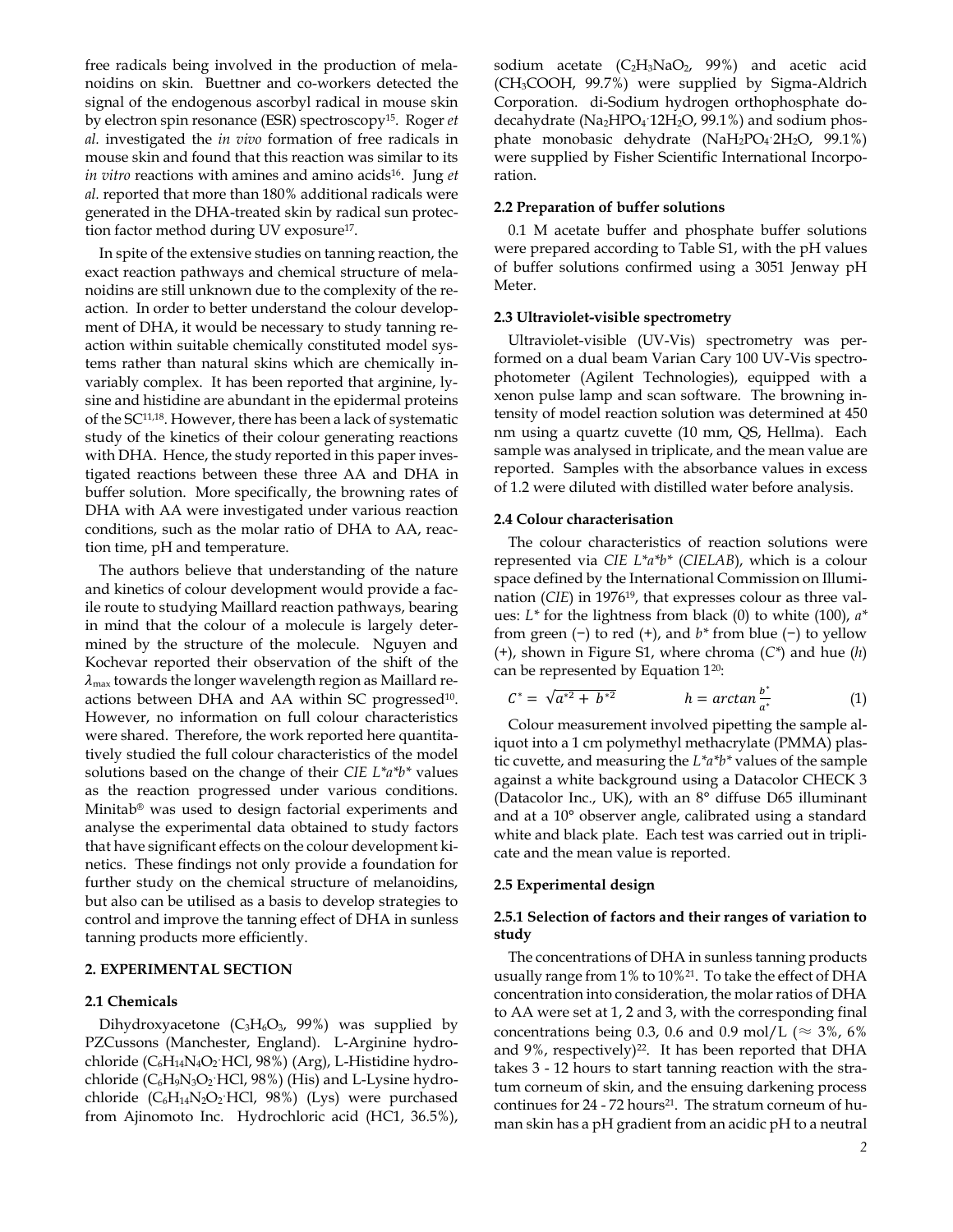pH (4 - 7), and in most cases, it is slightly acidic with an approximate  $pH$  of 5.5<sup>23</sup>. In addition, the normal human skin temperature is around 36 °C, and it can usually tolerate higher temperatures upto 50 °C without being harmed<sup>24</sup>. Based on the above information, the following parameters and their ranges of variation were chosen for the study reported here:

- AA type: Arginine, Histidine and Lysine (3 levels)
- DHA/AA molar ratio: 1, 2 and 3 (3 levels)
- Reaction time: 24 hours, 48 hours and 72 hours (3 levels)
- Reaction temperature: 36, 43 and 50 °C (3 levels)
- pH of reaction mixture: 4.4, 5.0, 5.6, 6.2, 6.8 and 7.4 (6 levels)

## **2.5.2 Design of factorial experiments**

pH and temperature are believed to play crucial roles in Maillard reaction. In order to minimise the number of experiments and to focus on the effects of pH, temperature, the optimum molar ratio and reaction time on the rate of browning reaction were first sought through a set of full factorial experiments (DOE). Thus, using Minitab® software, a set of 27 experiments were design as shown in Table S2. Based on the optimised reaction conditions obtained from this set of experiments, the influences of pH and temperature on the rate of browning reaction were further emphatically studied through a single-factor control variable method.

## **2.6 Preparation of AA-DHA reaction solutions**

The three model reaction solutions were denoted as Arg-DHA, His-DHA and Lys-DHA, respectively. These AA-DHA solutions with different molar ratios and reaction times were prepared and shown in Table S3. Each AA-DHA solution sample was dissolved in 10 mL 0.1M acetate buffer solution of pH5.0 in a plastic test tube, sealed and allowed to react at 36 °C for 24, 48 and 72 hours, respectively. Then, AA-DHA solutions with different pH values were prepared according to Table S4.

Each AA-DHA solution sample was added to 10 mL 0.1M buffer solution in a plastic test tube, sealed and allowed to react at 36 °C for 72 hours. Finally, Table S5 shows details of AA-DHA solutions in 10 mL 0.1M phosphate buffer (pH6.2) for the study of the effects of temperature on the rate of browning reaction.

## **3. RESULTS**

## **3.1 Effects of AA type, molar ratio and reaction time on the tanning reaction of AA-DHA**

Figure 2 shows the effects of AA type, molar ratio and reaction time on the DHA tanning reaction. The corresponding data are summarised in Table S6. As shown in Figure 2(a), the browning intensity of the same AA-DHA shows an upward trend with the increase of the molar ratio and reaction time. In particular, increases in the molar ratio and reaction time both significantly promote the  $A_{450}$ values of His-DHA and Lys-DHA, while it has very little effect on that of Arg-DHA. The highest A450 values of Arg-DHA, His-DHA and Lys-DHA are achieved with 0.18, 1.51 and 1.16, respectively, at the molar ratio of 3 and the reaction time of 72 hours. This indicates that His and Lys react more rapidly with DHA than Arg, along with faster reaction rate at increased molar ratio and reaction time. In addition, these conclusions are further confirmed by factorial plots shown in Figure 2(c) and 2(d). As exhibited in Figure 2(b), *b\** value shows a similar upward trend for the same  $AA$ -DHA as the change of the  $A_{450}$ , suggesting that the colour is getting increasingly yellow with the increase of molar ratio and reaction time. The highest *b\** values of Arg-DHA, His-DHA and Lys-DHA are 0.49, 60.11 and 36.29, respectively. However, *a\** varies in different AA-DHA systems with the increase of molar ratio and reaction time. At the same time, these changes have little effect on the value of *a\**, suggesting that *b\** value plays a major role in the browning intensity of reaction at pH of 5.0 and temperature of 36 °C. Images of these systems are shown in Figure S2.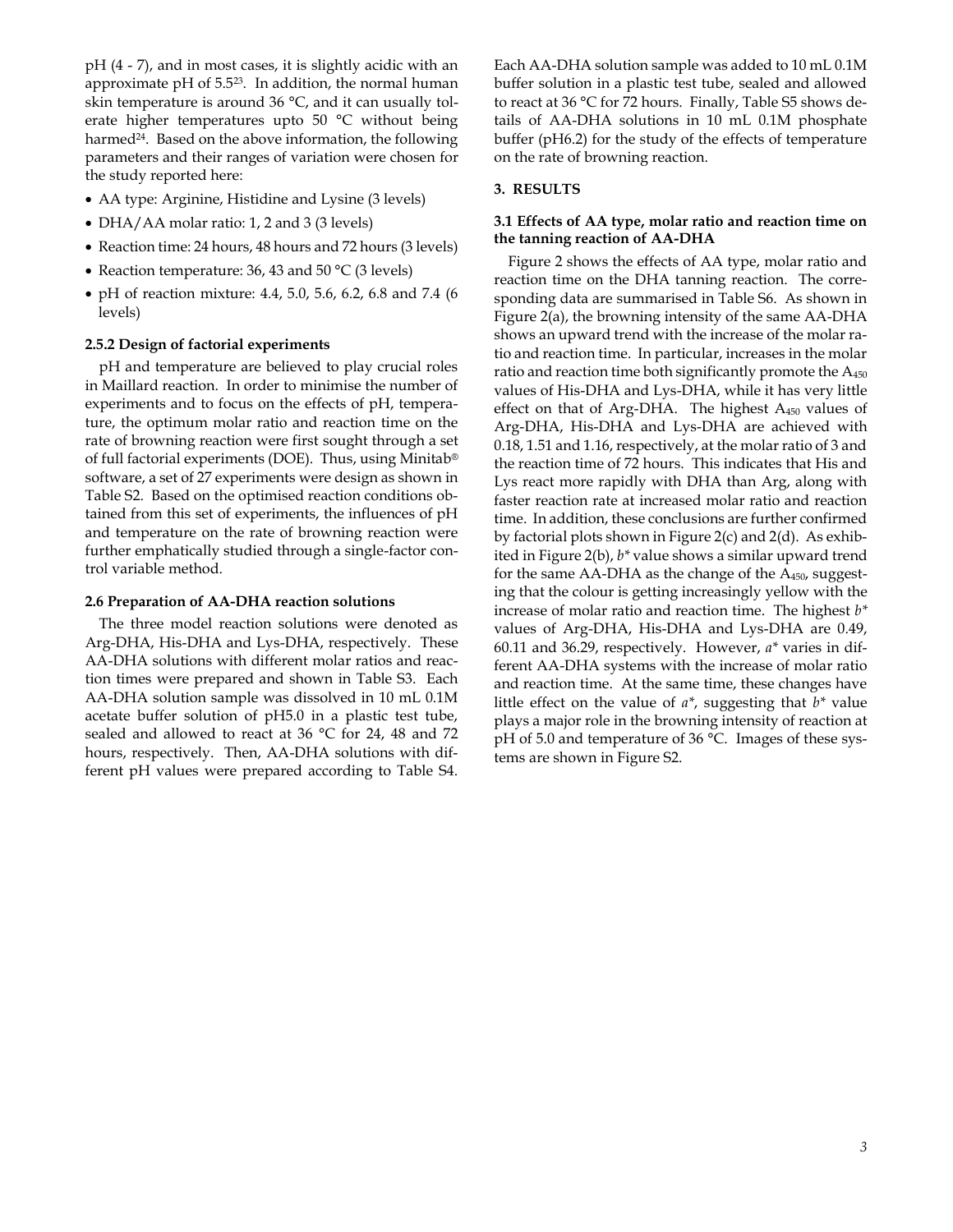

**Figure 2.** Effects of AA type, molar ratio and reaction time on browning intensity of AA-DHA solutions: (a) Absorbance at 450 nm, (b) a\* and b\* values, (c) Main effects, (d) Interaction plots.

#### **3.2 Effects of pH on the tanning reaction of AA-DHA**

Figure 3(a) shows that the increase in browning intensity as a function of pH is not linear, but all three AA-DHA systems show similar trends. In general, the A<sub>450</sub> increases first and then declines as the pH increases from 4.4 to 7.4 (A450 values of these samples were obtained after they were diluted 10 times). The  $A_{450}$  values of Arg-DHA, His-DHA and Lys-DHA peak at pH 6.2 at 0.26, 0.91 and 0.98, respectively, suggesting that weak acidic condition is beneficial for DHA and AA to produce chromophores. Besides, the browning intensity of His-DHA and Lys-DHA are always much higher than that of Arg-DHA solution. It is worth noting that  $A_{450}$  of His-DHA is always higher than that of Lys-DHA at lower pH (<6.2), but the reverse is true at higher pH ( $\geq$ 6.2). At the same time, the difference of  $A_{450}$  between His-DHA and Lys-DHA is not obvious at higher pH. These results are in accordance with the work of Nguyen et al., who reported that lysine and histidine reacted more rapidly with DHA than other amino acids and had a greater reaction rate at pH7 than that at pH5<sup>22</sup>. The effect of pH on the *a\** and *b\** of AA-DHA can be observed in Figure 3(b). Similar to the variation in the browning intensity, *a\** and *b\** values both go up first and

then down with the increase of pH. The highest *a\** and *b\** values of Arg-DHA and His-DHA are reached at pH6.2 at 1.43, 12.63 and 15.84, 64.13, respectively. However, only the *a\** value of Lys-DHA is the highest at 25.17 at pH6.2, and the *b\** value is 45.35. Besides, the browning intensity of Lys-DHA is higher than that of His-DHA, indicating that *a\** value plays a dominant role in the browning intensity when *b\** value is maintained at a high level. The relationship between these values and colour is also summarised in Figure 3(c), where changes in *a\** and *b\** values corresponding to colour variations can be observed. Images of these samples and relevant data are shown in Figure S3 and Table S7, respectively. In addition, in order to discover whether the compositions of buffer solutions would affect the colour characteristics of tanning reactions, Arg-DHA, His-DHA and Lys-DHA mixtures were prepared in pH6 acetate- and phosphate-based buffer solutions, respectively, and their colour characteristics measured. It can be seen, from Table S8, that although the components of the buffer solutions are different, each system exhibited almost the same colour characteristics at the same pH value.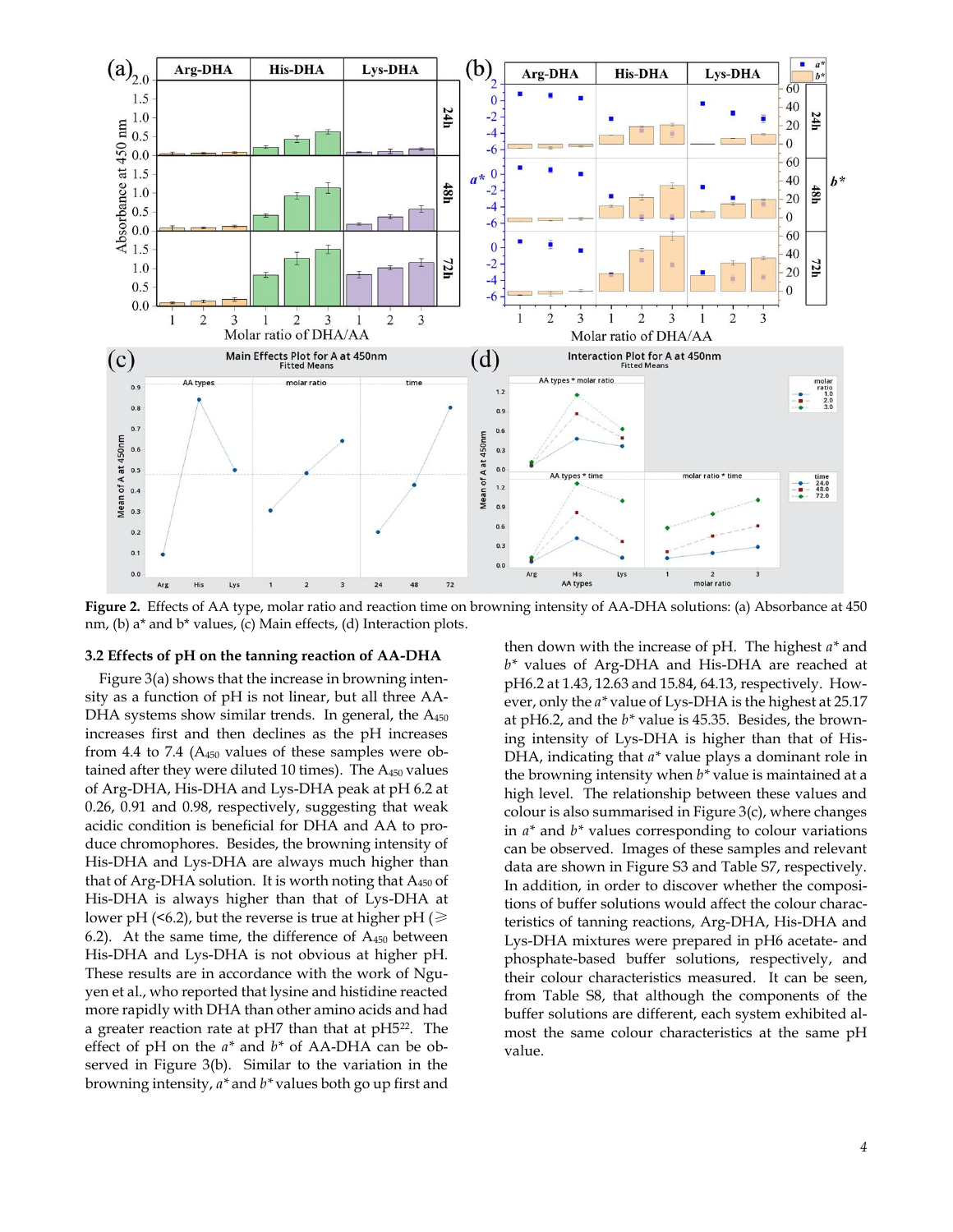

**Figure 3.** Effects of pH on browning intensity of AA-DHA solutions: (a) Absorbance at 450 nm, (b) a\* and b\* values, (c) CIELAB colour chart.

# **3.3 Effects of temperature on the tanning reaction of AA-DHA**

The effects of temperature on the browning intensity of AA-DHA are shown in Figure 4(a). A dramatic increase in A450 for all AA-DHA is observed when temperature increase from 36 to 50 °C, following an almost liner relationship (A450 values of these samples were obtained after they were diluted 40 times). The browning intensity of His-DHA and Lys-DHA are consistantly significantly higher than that of Arg-DHA at the same temperature. The highest A450 of Arg-DHA, His-DHA and Lys-DHA are achieved at 50 °C at 0.63, 1.12 and 1.18,

respectively. Figure 4(b) shows the variation in *a\** and *b\** with the increase of temperature. The *a\** value of all AA-DHA shows a similar upward trend, while the trends of variation of the *b\** value of His-DHA and Lys-DHA are opposite and that of Arg-DHA first increases then declines. The *a\** and *b\** values of Arg-DHA, His-DHA and Lys-DHA are 14.03, 42.75, 47.28, 13.59 and 53.64, 10.82 at 50 °C, respectively. These phenomena can be seen intuitively in Figure 4(c), where the browning process is achieved by significant losses in yellow hues (+*b\**) and shifts toward red hues (+*a\**). Images of relevant solution samples and corresponding data are exhibited in Figure S4 and Table S9, respectively.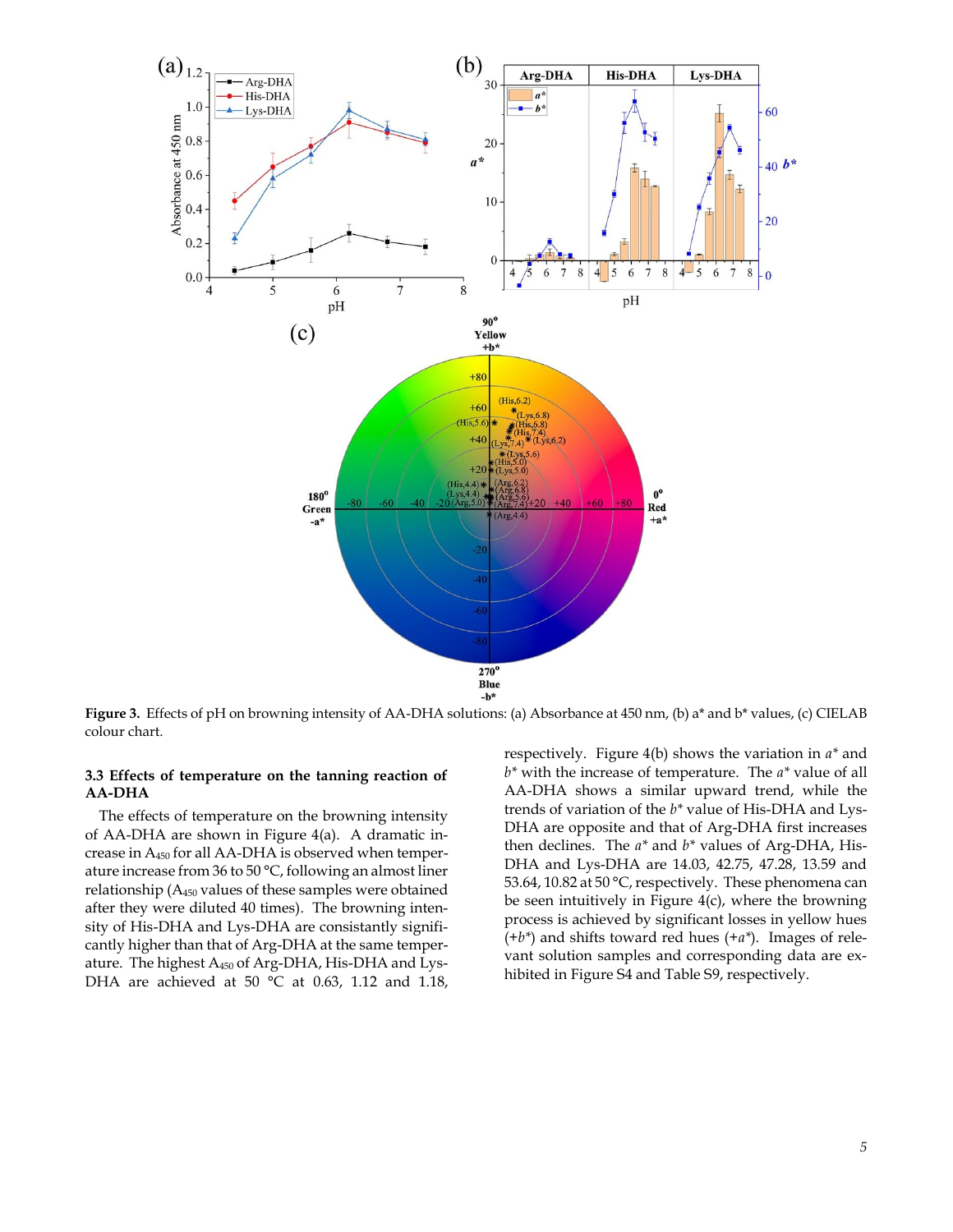

**Figure 4**. Effect of temperature on browning intensity of AA-DHA solutions: (a) Absorbance at 450 nm, (b) a\* and b\* values, (c) CIELAB colour chart.

## **4. DISCUSSION**

The reaction of DHA with AA produces complex polymers containing visible-light absorbing chromophores, known as "melanoidins". The melanoidins possess a highly conjugated double-bond structure and are similar to the natural melanin in the deeper skin layers<sup>14</sup>. Although the absorbance at 420 - 450 nm has been widely used to evaluate the browning intensity of Maillard reaction in the food field, it is difficult to quantitatively describe the characteristics and changes of colour, especially in the dermato-cosmetic research<sup>25</sup>. The tristimulus colorimetry is a better and recommended approach to describe the skin colour by referring to the *L\**, *a\** and *b\** values<sup>26</sup>. Meanwhile, the extent of browning can be better understood when described using *a\** and  $b^*$  <sup>27</sup>.

In terms of AA type, Arg, Lys and His are representative due to their high contents in the SC of skin. Besides, compared with other acidic and neutral amino acids,

they are all basic amino acids, which is believed to provide the source amine and have a higher reactivity with DHA. In particular, Arg has been widely recognised as the most reactive amino acid towards DHA and being responsible for most of tanning effect on human skin, because it has the highest content with 15.9% in the human epidermis and contains two amino groups<sup>28</sup>. However, the results obtained through the studies reported in this paper revealed different observations. It is discovered that at 36 °C and pH5.0, Arg-DHA is almost colourless and does not develop a stronger colour with the increase of molar ratio and reaction time. Even under the other same reaction conditions studied, for example, investigating the effects of pH and temperature on the tanning reaction, the browning intensity of Arg-DHA is much lower than that of His-DHA and Lys-DHA. It is believed that such a phenomenon is due to the difference in the molecular structures of these AAs. As shown in Figure 5, the pKa<sub>2</sub> ( $\alpha$ -NH<sub>2</sub>) values of Arg, His and Lys are similar, but their pKa3 values are significantly different, thus producing different isoelectric points (pI) at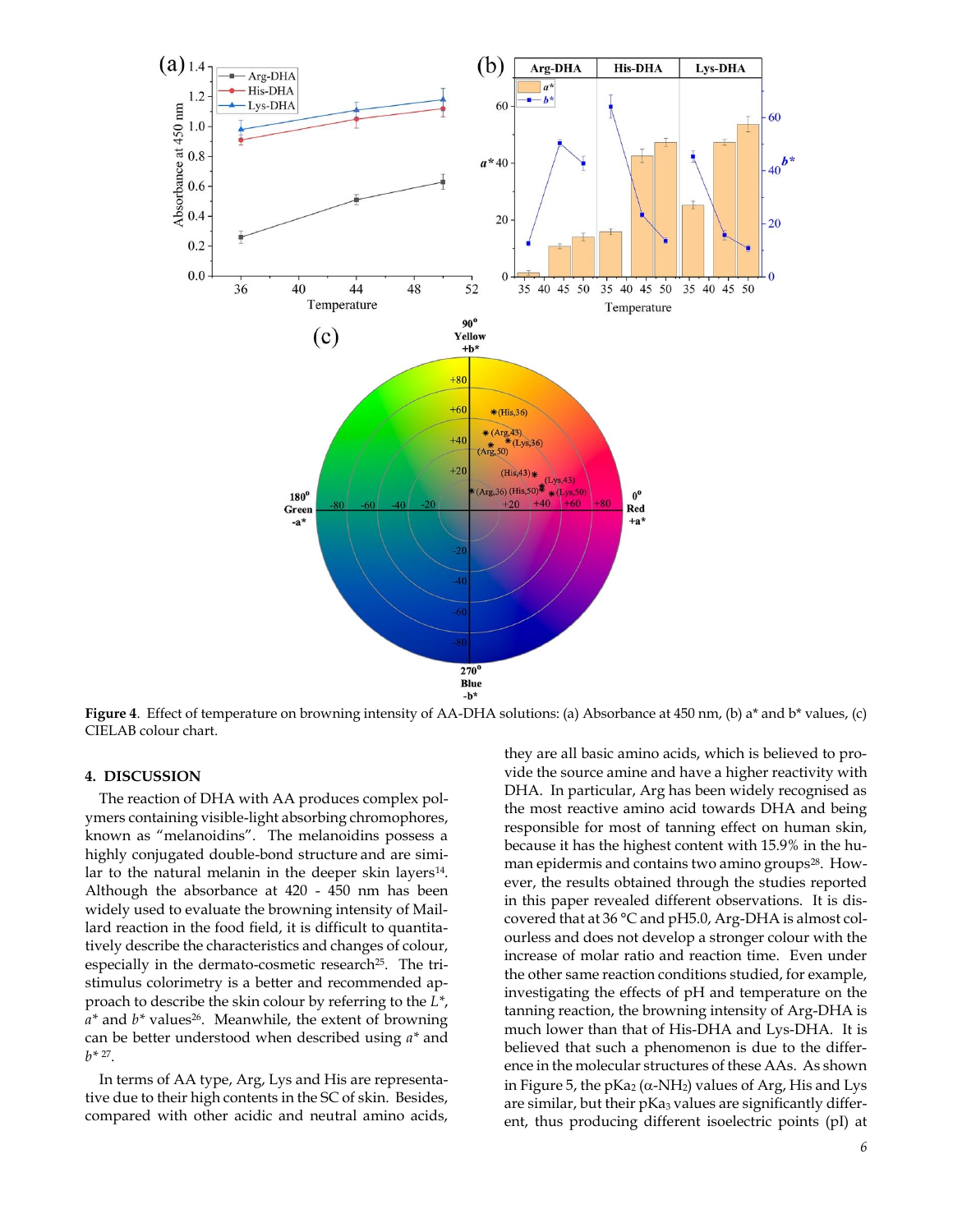10.76, 7.59 and 9.74, respectively. When their molar concentrations are the same at a given pH below their pI, His with low pI has relatively more unprotonated amino groups, facilitating nucleophilic attacks on the carbonyl groups of DHA molecular to form more melanoidins<sup>14</sup>. At the same time, the imidazole group of His is beneficial for the formation of melanoidins with a larger conjugated system, producing a darker colour. At 36 °C and pH5.0, the colours of His-DHA and Lys-DHA are mainly yellow. In addition, as the molar ratio and reaction time increase, the colour of all AA-DHA gradually deepens. However, the colour of tanning reaction is not brown but yellow, which is reflected in the change in *b\** value.



**Figure 5**. Structure, protonation constants and pI of three basic amino acids

Previous studies have shown that pH plays a crucial role in the Maillard reaction of food, but few have systematically investigated its effect on the tanning reaction between DHA and AA29,30. Figure S3 shows that the change in pH causes a clearly observable difference in the colour of the solution. The browning intensity of Arg-DHA, His-DHA and Lys-DHA all increase sharply as the pH increases from 4.4 to 6.2, because more unprotonated amino groups are released to react with DHA to produce more melanoidins. However, as the pH increases from 6.2 to 7.4, the browning intensity of all three AA-DHA declines gently. This is due to the fact that DHA is typically stable between pH4 and pH6, but its efficacy is lost with the formation of melanoidins at neutral or higher pH. In addition, the variation of pH also changes the maximum absorption wavelength  $(\lambda_{\text{max}})$  of His-DHA and Lys-DHA, for example, the  $\lambda_{\text{max}}$ of His-DHA with 379 nm and Lys-DHA with 371 nm at pH4.4 shift to 403 nm and 408 nm at pH6.2, respectively (unpublished observations). The shift of  $\lambda_{\text{max}}$  suggests that different chromophores and conjugated systems have been formed in AA-DHA, corresponding to the colour change of their solutions. This phenomenon can be better and more intuitively observed through the changes of *CIE L\*a\*b\** data, mainly reflected in the values of *a\** (redness) and *b\** (yellowness) in Figure 3(c). At the same time, the high-resolution mass spectrometry of their solutions indicates that many molecules with different molecular weights are formed under different pH conditions (observations to be published separately). These results are in accordance with the pH effect on browning in foods reported elsewhere that pH has a considerable influence on which route that Maillard reaction will take and which products will be formed<sup>8,30</sup>.

Temperature, as another important factor affecting Maillard reaction, has been extensively studied in heat treatment of food31,32. Unfortunately, the effects of temperature reported by these studies have all been associated with high temperature (usually above 90 °C) and cannot be transferred to the tanning reaction of DHA on human skin (around 37 °C). Figure 4 clearly indicates that increasing reaction temperature significantly promotes the reaction rate and browning intensity of AA-DHA. The effect of such a phenomenon on the colour of progressive browning is reflected in the decrease in lightness (*L\**), the significant loss in yellow hues (+*b\**) and the shift toward red hues (+*a\**) that is more prominently associated temperature than pH. Besides, the hue shift is more pronounced the higher the temperature is. In order to investigate the potential role that an elevated level of heat may have on creating complex melanoidins containing different chromophores due to different reaction pathways being followed, Arg-DHA, His-DHA and Lys-DHA systems shown in Figure S4 (b) and (c) were diluted (40 times) and their UV-Vis spectra measured and compared with those obtained from shorter reaction times and lower reaction temperatures. It was found that the profiles of the UV-Vis spectra of AA-DHA at the higher temperatures (43 and 50  $^{\circ}$ C) were similar to those from the lower temperature (36 °C), the main difference being the change in the intensity of absorbance. It was also found that the higher the temperature, the greater the absorbance. In addition, the HPLC analyses of these samples further indicated that, for the same AA-DHA system, higher temperatures did not lead to the generation of product of different colours, but led to an increase in the concentration of the product of the same or similar colour characteristics, thus deepening the colour of the solution (observations to be published in a follow-on paper). In general, compared with the effects of molar ratio, reaction time and pH, temperature has a more pronounced influence on the colour development of DHA tanning reaction.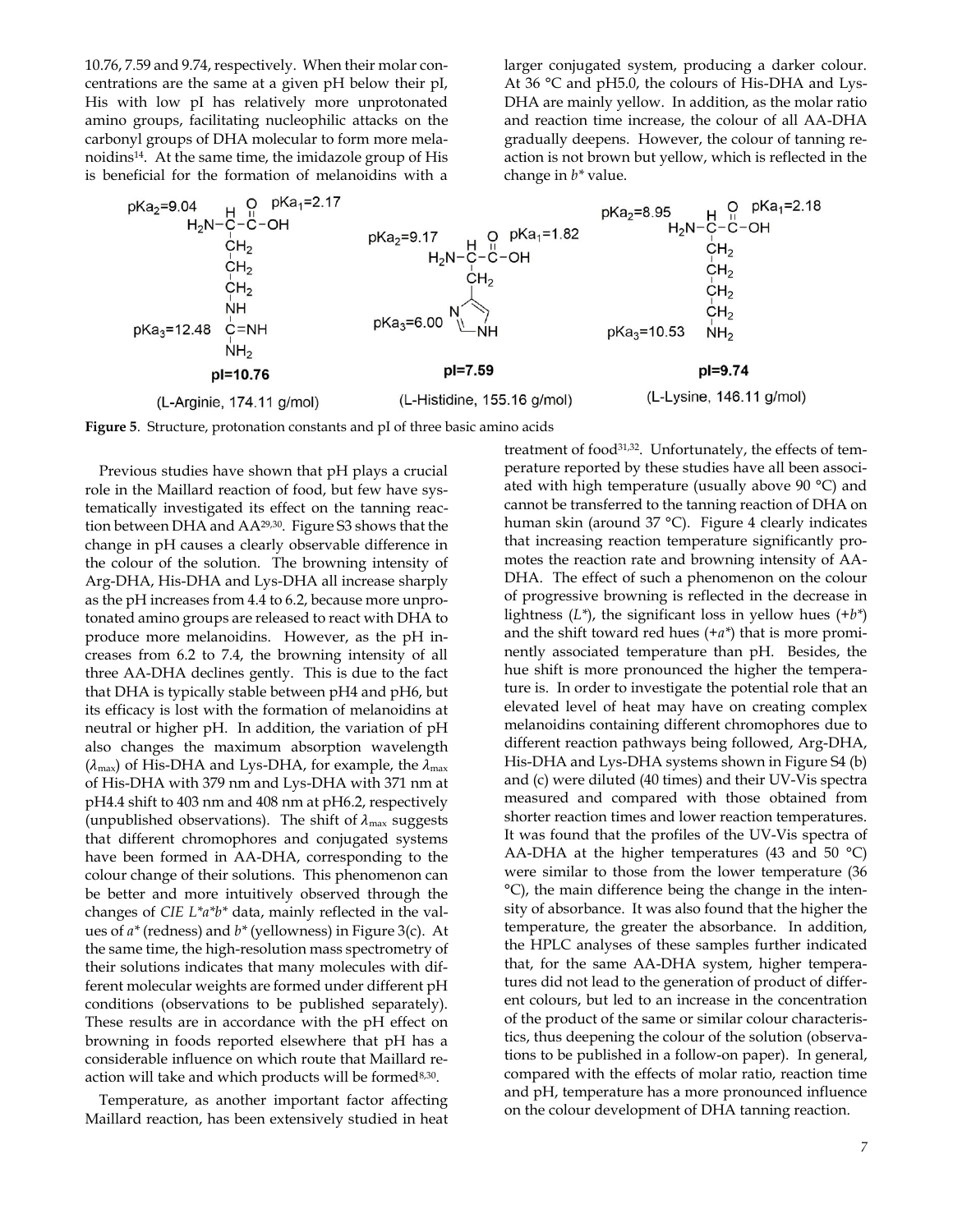# **5. CONCLUSION**

In summary, it has been found that during AA-DHA tanning reactions, the colour of the mixture undergoes a series of changes: yellow, then red and finally dark brown. The colour development kinetics of tanning reaction can be effectively characterised by *CIE L\*a\*b\** values. His and Lys reacted with DHA more rapidly than Arg and the difference was obvious at greater molar ratio and longer reaction time, as reflected in the change of yellowness (*b\**). Variation in pH leads to the formation of melanoidins containing different chromophores and conjugated systems, thus producing different colours. pH6.2 facilitates the formation of deeper coloured products, but the stability of DHA at various pH should be taken into consideration in applications. Increasing temperature significantly increases the browning intensity, accompanied by reduced lightness (*L\**), significant loss in yellow hues (+*b\**) and shift toward red hues (+*a\**). In the subsequent studies, the authors will explore the possible reaction pathways and main chemical structure of melanoidins with an aim to explain the colour development mechanism of tanning reaction.

# **ASSOCIATED CONTENT**

## **Supporting Information**

The Supporting Information is available free of charge at [http://pubs.acs.org.](http://pubs.acs.org/) 

• Experimental design, images of samples and relevant colour characteristics data under different reaction conditions (PDF)

# **AUTHOR INFORMATION**

## **Corresponding Author**

**\*Long Lin** – *Department of Colour Science, School of Chemistry, University of Leeds, Woodhouse Lane, Leeds LS2 9JT, UK*; Email: [l.lin@leeds.ac.uk](mailto:l.lin@leeds.ac.uk) 

## **Authors**

**Yufa Sun** – *Department of Colour Science, School of Chemistry, University of Leeds, Woodhouse Lane, Leeds LS2 9JT, UK*; orcidorg/0000-0002-7836-394X

**Peiyu Zhang** – *School of Chemistry, University of Leeds, Woodhouse Lane, Leeds LS2 9JT, UK*

#### **Funding Sources**

This work was funded by the University of Leeds via the Leeds International Doctoral Scholarship (LIDS).

# **Notes**

The authors declare no competing financial interest.

# **ACKNOWLEDGMENT**

The authors thank the University of Leeds for funding the study through the Leeds International Doctoral Scholarship (LIDS), and PZCussons (Manchester, England) for providing DHA solutions and useful discussions.

# **REFERENCES**

(1) Garone, M.; Howard, J.; Fabrikant, J. A Review of Common Tanning Methods. J. Clin. Aesthet. Dermatol. 2015, 8 (2), 43–47.

(2) Fisher, D. E.; James, W. D. Indoor Tanning - Science, Behavior, and Policy. N. Engl. J. Med. 2010, 363 (10), 901–903. https://doi.org/10.1056/NEJMp1005999.

(3) Gyllencreutz, J. D.; Boström, K. B.; Terstappen, K. Does It Look like Melanoma? A Pilot Study of the Effect of Sunless Tanning on Dermoscopy of Pigmented Skin Lesions. Br. J. Dermatol. 2013, 168 (4), 867–870. https://doi.org/10.1111/bjd.12194.

(4) Miyamura, Y.; Coelho, S. G.; Wolber, R.; Miller, S. A.; Wakamatsu, K.; Zmudzka, B. Z.; Ito, S.; Smuda, C.; Passeron, T.; Choi, W.; Batzer, J.; Yamaguchi, Y.; Beer, J. Z.; Hearing, V. J. Regulation of Human Skin Pigmentation and Responses to Ultraviolet Radiation. Pigment Cell Res. 2007, 20 (1), 2–13. https://doi.org/10.1111/j.1600-0749.2006.00358.x.

(5) Faurschou, A.; Wulf, H. C. Durability of the Sun Protection Factor Provided by Dihydroxyacetone. Photodermatol. Photoimmunol. Photomed. 2004, 20 (5), 239–242. https://doi.org/10.1111/j.1600-0781.2004.00118.x.

(6) Munt, D. J.; Grana, A.; Hulce, M.; Fusaro, R. M.; Dash, A. K. Effect of Simultaneous Administration of Dihydroxyacetone on the Diffusion of Lawsone through Various in Vitro Skin Models. AAPS PharmSciTech 2015, 16 (6), 1425– 1433. https://doi.org/10.1208/s12249-015-0335-8.

(7) Huang, A.; Brody, N.; Liebman, T. N. Dihydroxyacetone and Sunless Tanning: Knowledge, Myths, and Current Understanding. J. Am. Acad. Dermatol. 2017, 77 (5), 991–992. https://doi.org/10.1016/j.jaad.2017.04.1117.

(8) Martins, S. I. F. S.; Jongen, W. M. F.; Van Boekel, M. A. J. S. A Review of Maillard Reaction in Food and Implications to Kinetic Modelling. Trends Food Sci. Technol. 2000, 11 (9–10), 364–373. https://doi.org/10.1016/S0924-2244(01)00022-X.

(9) Somoza, V.; Fogliano, V. 100 Years of the Maillard Reaction: Why Our Food Turns Brown. J. Agric. Food Chem. 2013, 61 (43), 10197. https://doi.org/10.1021/jf403107k.

(10) Nguyen, B. C.; Kochevar, I. E. Influence of Hydration on Dihydroxyacetone-Induced Pigmentation of Stratum Corneum. J. Invest. Dermatol. 2003, 120 (4), 655–661. https://doi.org/10.1046/j.1523-1747.2003.12089.x.

(11) Wittgenstein, E.; Berry, H. K. Staining of Skin with Dihydroxyacetone. Science (80-. ). 1960, 132 (3431), 894–895. https://doi.org/10.1126/science.132.3431.894.

(12) Fu, J. M.; Dusza, S. W.; Halpern, A. C. Sunless Tanning. J. Am. Acad. Dermatol. 2004, 50 (5), 706–713. https://doi.org/10.1016/j.jaad.2003.12.006.

(13) Pantini, G.; Ingoglia, R.; Brunetta, F.; Brunetta, A. Sunless Tanning Products Containing Dihydroxyacetone in Combination with a Perfluoropolyether Phosphate. Int. J. Cosmet. Sci. 2007, 29 (3), 201–209. https://doi.org/10.1111/j.1467- 2494.2007.00381.x.

(14) Carnali, J. O.; Madison, S. A.; Shah, P.; Qiu, Q. Structure/Property Relationship for Ethylenediamine Derivatives as Aids in Sunless Tanning. Ind. Eng. Chem. Res. 2012, 51 (48), 15573–15581. https://doi.org/10.1021/ie301929w.

(15) Buettner, G. R.; Motten, A. G.; Hall, R. D.; Chignell, C. F. ESR Detection of Endogenous Ascorbate Free Radical in Mouse Skin: Enhancement of Radical Production during UV Irradiation Following Topical Application of Chlorpromazine. Photochem. Photobiol. 1987, 46 (2), 161–164. https://doi.org/10.1111/j.1751-1097.1987.tb04751.x.

(16) Lloyd, R. V.; Fong, A. J.; Sayre, R. M. In Vivo Formation of Maillard Reaction Free Radicals in Mouse Skin. J.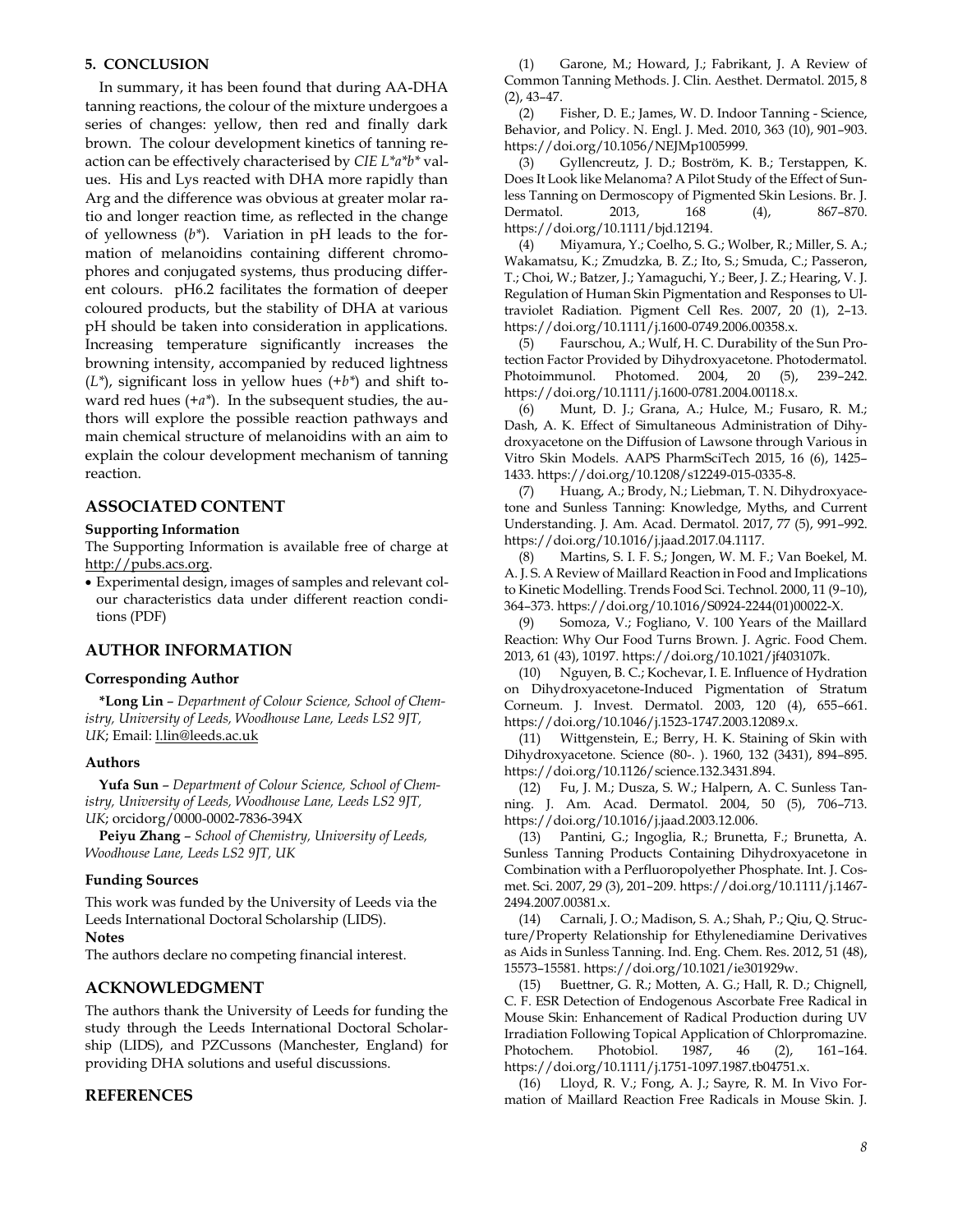Invest. Dermatol. 2001, 117 (3), 740–742. https://doi.org/10.1046/j.0022-202x.2001.01448.x.

(17) Jung, K.; Seifert, M.; Herrling, T.; Fuchs, J. UV-Generated Free Radicals (FR) in Skin: Their Prevention by Sunscreens and Their Induction by Self-Tanning Agents. Spectrochim. Acta - Part A Mol. Biomol. Spectrosc. 2008, 69 (5), 1423– 1428. https://doi.org/10.1016/j.saa.2007.09.029.

(18) Lustig, B.; Katchen, B.; Reiss, F. The Amino Acid Composition of the Horny Layer of the Human Skin. J. Invest. Dermatol. 1958, 30 (3), 159–163. https://doi.org/10.1038/jid.1958.29.

(19) Robertson, A. R. The CIE 1976 Color - difference Formulae. Color Res. Appl. 1977, 2 (1), 7 – 11. https://doi.org/10.1002/j.1520-6378.1977.tb00104.x.

(20) Piérard, G. E. EEMCO Guidance for the Assessment of Skin Colour. J. Eur. Acad. Dermatology Venereol. 1998, 10 (1), 1–11. https://doi.org/10.1016/S0926-9959(97)00183-9.

(21) Burkhart, C. G.; Burkhart, C. N. Dihydroxyacetone and Methods to Improve Its Performance as Artificial Tanner. Open Dermatol. J. 2009, 3 (1), 42–43. https://doi.org/10.2174/1874372200903010042.

(22) Nguyen, B. C.; Kochevar, I. E. Factors Influencing Sunless Tanning with Dihydroxyacetone. Br. J. Dermatol. 2003, 149 (2), 332–340. https://doi.org/10.1046/j.1365- 2133.2003.05434.x.

(23) Yosipovitch, G.; Xiong, G. L.; Haus, E.; Sackett-Lundeen, L.; Ashkenazi, I.; Maibach, H. I. Time-Dependent Variations of the Skin Barrier Function in Humans: Transepidermal Water Loss, Stratum Corneum Hydration, Skin Surface PH, and Skin Temperature. J. Invest. Dermatol. 1998, 110 (1), 20–23. https://doi.org/10.1046/j.1523-1747.1998.00069.x.

(24) Bierman, W. The Temperature of the Skin Surface E. J. Am. Med. Assoc. 1936, 106 (14), 1158. https://doi.org/10.1001/jama.1936.02770140020007.

(25) Billaud, C.; Maraschin, C.; Nicolas, J. Inhibition of Polyphenoloxidase from Apple by Maillard Reaction Products Prepared from Glucose or Fructose with L-Cysteine under Various Conditions of PH and Temperature. LWT - Food Sci. Technol. 2004, 37 (1), 69–78. https://doi.org/10.1016/S0023- 6438(03)00136-1.

(26) Jermann, R.; Toumiat, M.; Imfeld, D. Development of an in Vitro Efficacy Test for Self-Tanning Formulations. Int. J. Cosmet. Sci. 2002, 24 (1), 35–42. https://doi.org/10.1046/j.0412-5463.2001.00123.x.

(27) Hong, P. K.; Betti, M. Non-Enzymatic Browning Reaction of Glucosamine at Mild Conditions: Relationship between Colour Formation, Radical Scavenging Activity and α-Dicarbonyl Compounds Production. Food Chem. 2016, 212, 234–243. https://doi.org/10.1016/j.foodchem.2016.05.170.

(28) Wittgenstein, E.; Berry, H. K. Reaction of Dihydroxyacetone (DHA) with Human Skin Callus and Amino Compounds. J. Invest. Dermatol. 1961, 36 (4), 283–286. https://doi.org/10.1038/jid.1961.46.

(29) Cui, H.; Duhoranimana, E.; Karangwa, E.; Jia, C.; Zhang, X. Sodium Sulfite PH-Buffering Effect for Improved Xylose-Phenylalanine Conversion to N-(1-Deoxy-D-Xylulos-1- Yl)-Phenylalanine during an Aqueous Maillard Reaction. Food Chem. 2018, 246 (December 2017), 442–447. https://doi.org/10.1016/j.foodchem.2017.12.020.

(30) Martins, S. I. F. S.; Van Boekel, M. A. J. S. Kinetics of the Glucose/Glycine Maillard Reaction Pathways: Influences of PH and Reactant Initial Concentrations. Food Chem. 2005, 92 (3), 437–448. https://doi.org/10.1016/j.foodchem.2004.08.013.

(31) Liu, P.; Lu, X.; Li, N.; Zheng, Z.; Qiao, X. Characterization, Variables, and Antioxidant Activity of the Maillard Reaction in a Fructose–Histidine Model System. Molecules 2018, 24 (1), 56. https://doi.org/10.3390/molecules24010056.

(32) Echavarría, A.; Pagán, J.; Ibarz, A. Kinetics of Color Development in Glucose/Amino Acid Model Systems at Different Temperatures. Sci. Agropecu. 2016, 7 (1), 15–21. https://doi.org/10.17268/sci.agropecu.2016.01.02.